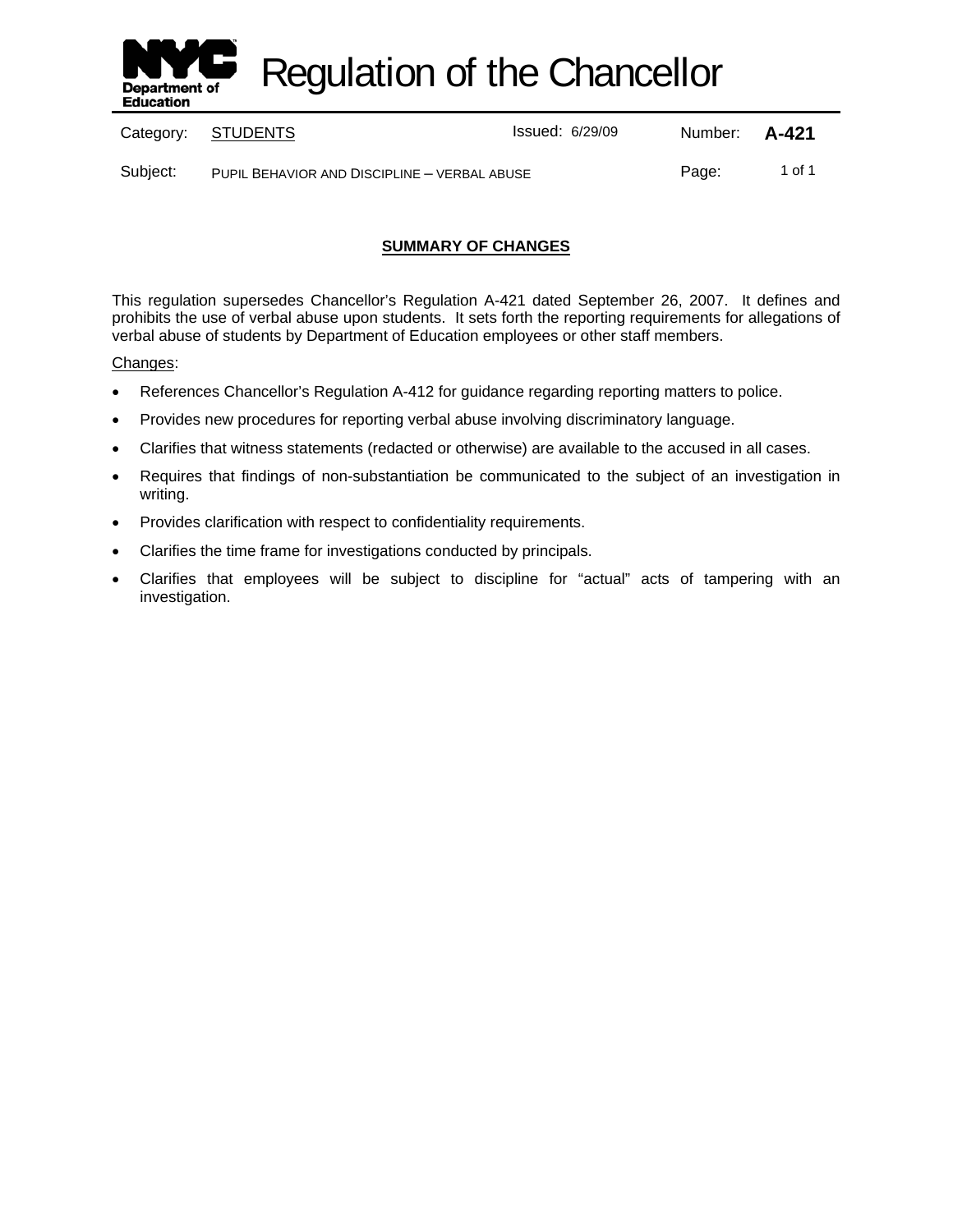## **ABSTRACT**

This regulation defines and prohibits the use of verbal abuse upon a student. The Chancellor may change this regulation consistent with applicable federal and state laws.

#### **I. INTRODUCTION**

Verbal abuse of students is prohibited. Disruptive behavior by a student must never be punished by use of verbal abuse. Such behavior usually reflects underlying problems that require guidance intervention. School personnel should take steps to identify the problem(s) and, working closely with parents, help the student receive maximum benefit from the educational program offered at the school. Matters concerning student behavior should be addressed in accordance with Chancellor's Regulation A-443 and the Discipline Code.

#### **II. DEFINITIONS**

Verbal abuse is not corporal punishment, but is separately proscribed by this regulation. Prohibited verbal abuse includes:

- language that tends to cause fear or physical or mental distress;
- discriminatory language based on race, color, national origin, alienage/citizenship status, ethnicity, religion, gender, disability, or sexual orientation which tends to cause fear or physical or mental distress;
- language that tends to threaten physical harm; or
- language that tends to belittle or subject students to ridicule.

### **III. PROHIBITION**

 $\overline{a}$ 

- A. Verbal abuse of students is prohibited in and around school premises, as well as on school trips.
- B. No verbal abuse shall be inflicted in any of the public schools, nor punishment of any kind tending to cause excessive fear or physical or mental distress. Violation shall constitute grounds for dismissal.
- C. DOE employees may not use verbal abuse regardless of whether a student's parent or guardian consents to such conduct.
- D. Nothing in this regulation prevents a principal<sup>1</sup> from counseling or disciplining an employee for inappropriate conduct that is not otherwise in violation of this regulation.

# **IV. NOTIFICATION TO STAFF**

The principal must inform all members of the staff of the Department's policy and rules with respect to verbal abuse. At a minimum, the principal must:

- review the importance of this regulation with all staff, distribute a copy of this regulation to every staff member, and have every staff member sign an acknowledgment of its receipt at the beginning of each school year;
- review the importance of this regulation with every staff member who comes to the school after the beginning of the school year, provide him/her with a copy of this regulation, and have the staff member sign an acknowledgment of its receipt;
- redistribute and/or provide technical assistance regarding this regulation, as needed, during the school year.

When used in this regulation, the term principal also refers to site supervisors. Site supervisor refers to the person acting in a supervisory capacity to the Department of Education employee alleged to have engaged in verbal abuse.

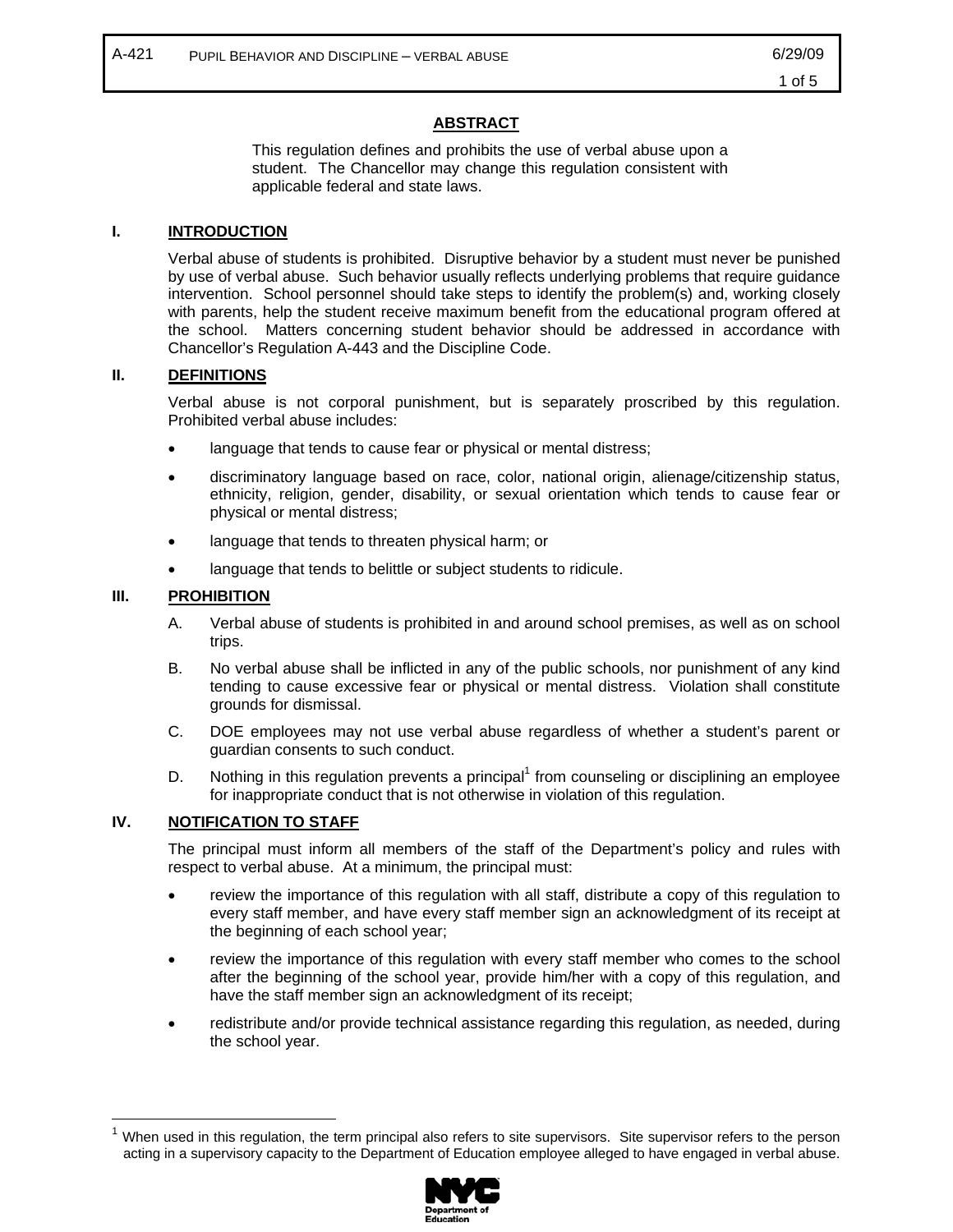### **V. REPORTING AN ALLEGATION OF VERBAL ABUSE**

- A. The principal/designee must immediately report all allegations of verbal abuse of students by Department of Education employees, custodial employees, or others.\* Prior to doing so, the principal or designee must verify the name(s) of the employee(s) and student(s) involved, and the nature of the violation alleged. Once that preliminary information is obtained, the principal or designee must immediately report the alleged incident to the Office of Special Investigations (OSI), via the online reporting system, at https://www.nycenet.edu/offices/osi/CPR\_Form/form.aspx, except as noted below in Section VI. At that time, the online reporting system will automatically generate a confirmation number. This confirmation number must be referenced on all subsequent communications regarding the reported incident. Assistance regarding the online reporting system may be obtained by calling OSI at 718-935-3800. After making a report to OSI, the principal shall take no further investigative action until OSI provides instructions as to how to proceed.
- B. The principal/designee also must report the incident in the school system's Online Occurrence Reporting System (OORS).
	- If the supervisor who receives a report of verbal abuse is not the principal or site supervisor and the alleged verbal abuse occurs on or around school premises, the supervisor must notify the principal or site supervisor.
- C. Parents should report any complaint of verbal abuse to the school principal/site supervisor. Alternatively, parents may report the complaint by directly contacting OSI at 718-935-3800.
- D. OSI is responsible for the intake, evaluation, review, follow-up, and dissemination of information to various offices within the New York City Department of Education and to other appropriate entities with respect to allegations of verbal abuse.

### **VI. REPORTING AN ALLEGATION OF VERBAL ABUSE INVOLVING DISCRIMINATORY LANGUAGE**

- A. The principal/designee must immediately report all allegations of verbal abuse involving discriminatory language based on race, color, national origin, alienage/citizenship, ethnicity, religion, gender, disability, or sexual orientation.\* Prior to doing so, the principal/designee must verify the name(s) of the employee(s) and student(s) involved**,** and the nature of the violation alleged. Once that preliminary information is obtained, the principal/designee must immediately report the alleged incident to the Office of Equal Opportunity ("OEO") by filing an online complaint at http://schools.nyc.gov/Offices/GeneralCounsel/Investigative/OEO/ComplaintForm/, or by mailing a printed complaint form to OEO at 65 Court Street, Room 623 Brooklyn, New York 11201. OEO can also be contacted directly by email or telephone at 718-935-3320.
- B. OEO, in consultation with OSI, will determine whether the incident constitutes an allegation of a violation of Chancellor's Regulation A-830. If OEO and OSI determine that it is such an allegation, OEO will investigate the allegation in accordance with the procedures set forth in Chancellor's Regulation A-830.
- C. If OEO and OSI determine that the incident does not constitute an allegation of a violation of A-830, OEO will refer the complaint to OSI for investigation.
- D. The principal/designee must also report allegations of verbal abuse involving discriminatory language in OORS.

<sup>\*</sup> Principals must immediately contact the Office of the Special Commissioner of Investigation (SCI) if there is reasonable suspicion to believe that the verbal abuse may be sexual in nature. The principal must also immediately inform OSI that this action was taken.



\_\_\_\_\_\_\_\_\_\_\_\_\_\_\_\_\_\_\_\_\_\_\_\_\_\_\_\_\_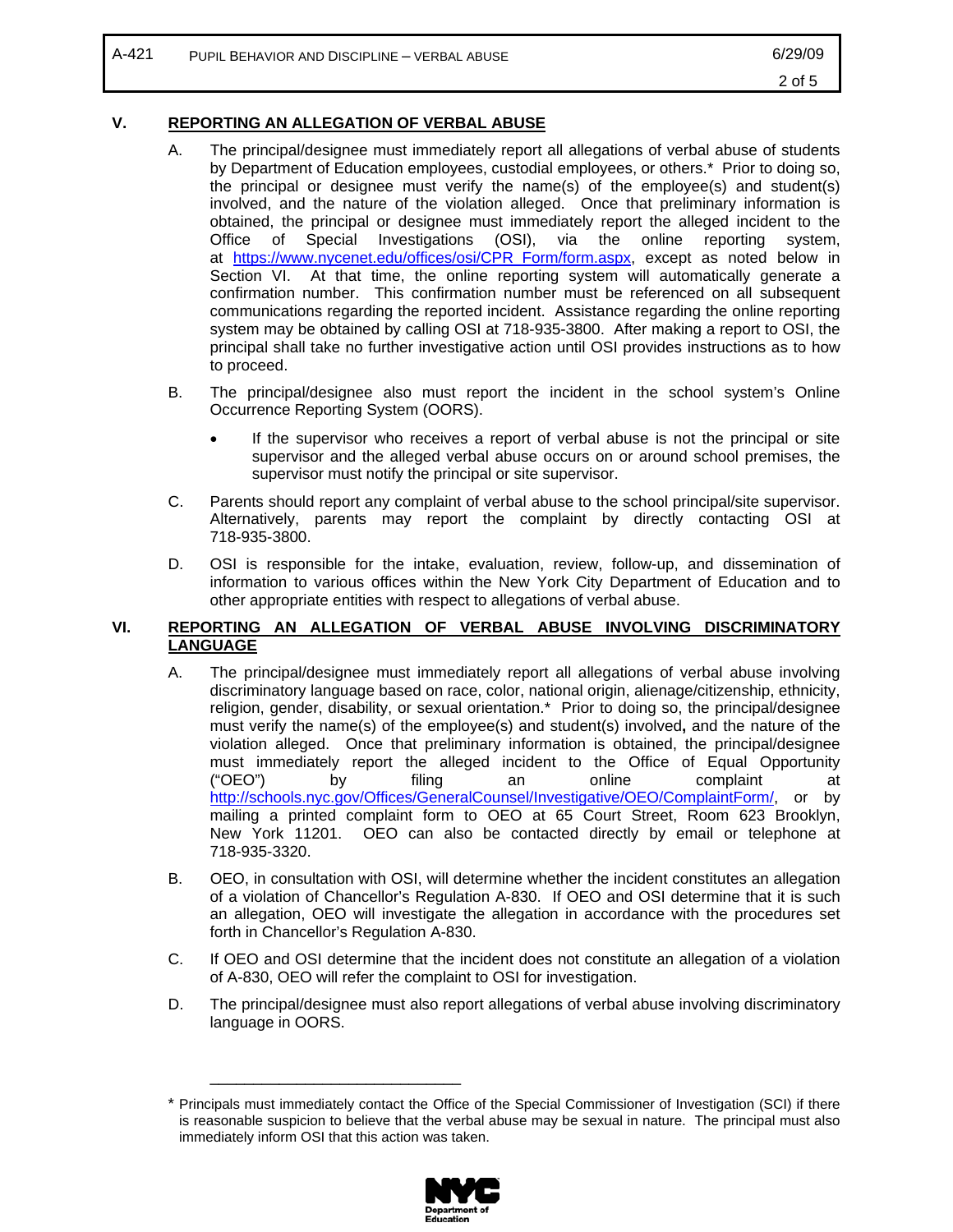If the supervisor who receives a report of verbal abuse is not the principal or site supervisor and the alleged verbal abuse occurs on or around school premises, the supervisor must notify the principal or site supervisor.

## **VII. PARENTAL NOTIFICATION**

If a complaint has been filed by someone other than the parent, the principal must notify the parent/guardian that a complaint has been filed**,** and inform the parent that he/she will be provided with a determination after appropriate investigation.

#### **VIII. INVESTIGATIONS**

- A. After OSI reviews the online report of verbal abuse submitted by a school or complaint submitted by a parent, OSI will advise the principal whether he/she is to conduct the investigation him/herself, or whether OSI will conduct the investigation. Principals shall take no action (other than contacting the police, if appropriate, as provided under Chancellor's Regulation A-412) to investigate a complaint prior to telephone or email communication with OSI.
	- 1. If the principal is instructed to conduct the investigation, OSI will provide guidance and instruction at any stage of the inquiry, as needed.
	- 2. When the principal conducts the investigation, in general, the following steps should be taken:
		- Conduct individual interviews with and take written statements from all victims and witnesses as quickly as practicable;

**Note:** Interviews with student witnesses do not require parental consent.

- Separate the victims and witnesses prior to conducting interviews and taking such statements;
- The principal must immediately contact the NYPD and SCI, and stop the investigation if, during the course of investigating, there is reasonable suspicion to believe that physical abuse of a sexual nature has taken place.
- Meet with the accused employee;
	- Prior to this meeting, the principal must provide the employee with written notice of the meeting and inform the employee of his/her right to appear with union representation. The meeting may be convened 48 hours after receipt of the written notice.
	- At the meeting, if the accused employee wishes to review witness statements, he/she must sign an acknowledgment in the presence of union representation that he/she will not disclose the contents of the statements or retaliate against the author(s) of the statements. The union representative must also sign the acknowledgment. Copies of the acknowledgment must be provided to the accused employee and/or the union representative upon request. If the accused employee refuses to sign the acknowledgment, only statements from which all identifying information has been redacted shall be provided.
- Evaluate the evidence and the credibility of all witnesses, including the accused employee, before substantiating or unsubstantiating the complaint;
- Reach a conclusion and make a determination as to what disciplinary action, if any, is appropriate;
- Complete the Alleged Corporal Punishment and/or Verbal Abuse Report of Investigation Form (see Attachment No. 1 for the A-420/A-421 Report Form);

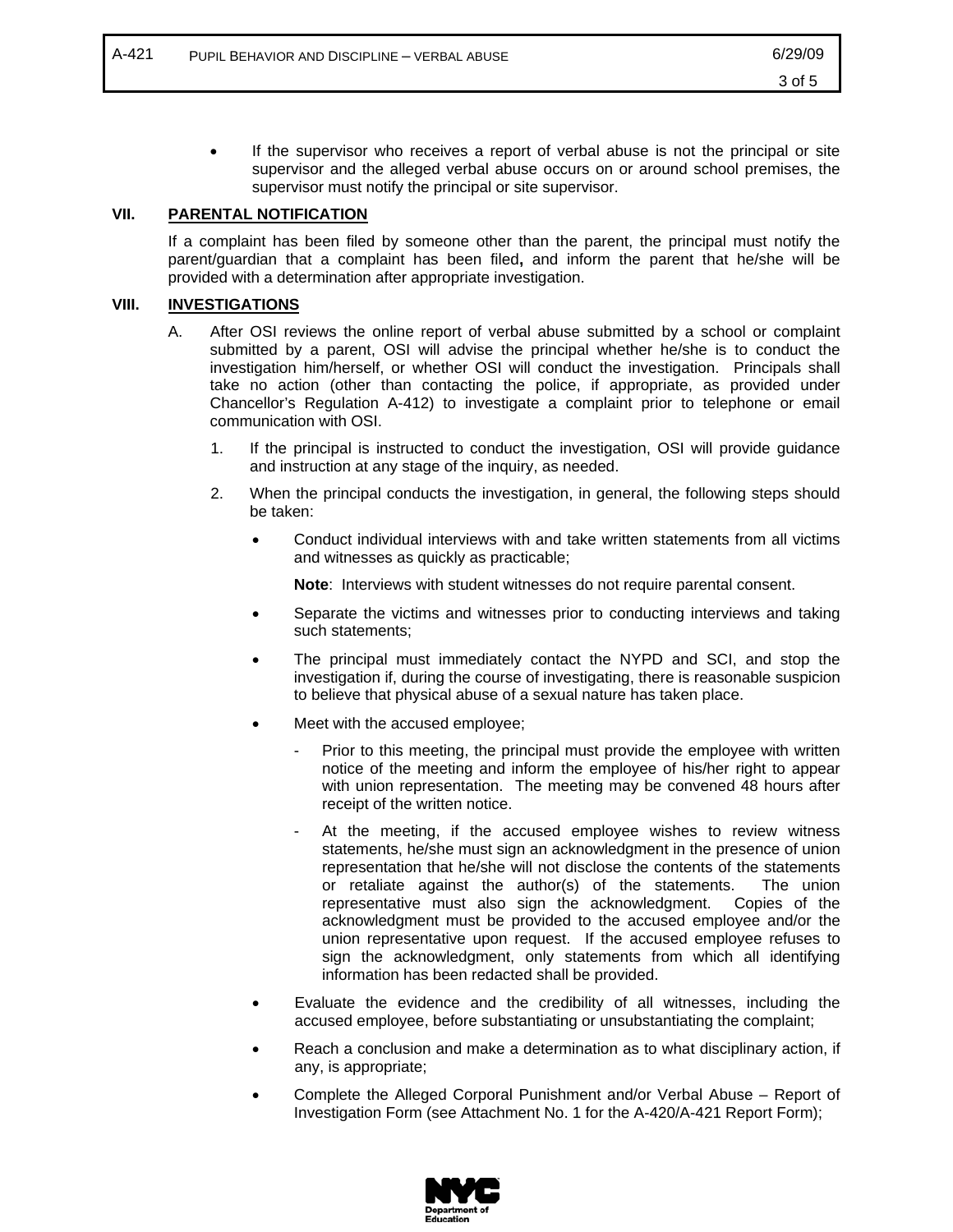- Fax the completed and signed A-420/A-421 Report to the Office of Special Investigations no later than five working days from the date on which the alleged incident was referred to the principal for investigation. In extenuating circumstances, extensions of this five-day period may be granted by OSI. Should such a situation arise, the principal or site supervisor must contact OSI to obtain the appropriate permission;
- Consult with OSI whenever technical or other assistance is needed;
- Maintain a file for each complaint.
- 3. If OSI is conducting the investigation, principals shall cooperate with its representatives in coordinating and organizing interviews, and accessing appropriate documents.

### **IX. PERSONNEL ACTIONS**

- A. During the course of the investigation, the subject employee may be removed from assignments with students to safeguard the health, welfare, and safety of students, as well as the integrity of the investigation.
	- 1. At the time of communication with OSI regarding investigations, OSI will recommend whether the employee should be removed from his/her assignments pending further inquiry. In cases where OSI does not recommend removal, the principal may recommend removal, subject to review by the Integrated Service Center and legal staff in the Office of the General Counsel.
	- 2. When determining whether to remove the employee, the following should be considered: the prior record of the employee; the likely disciplinary action, should the allegations be substantiated; and any other relevant factors.
	- 3. An employee who has been removed from his or her assignment pending the outcome of an investigation shall be informed, in writing, of the nature of the investigation no later than five days from the date of his or her removal.
- B. The principal/site supervisor must take appropriate action against any staff member found to be in violation of this regulation.
- C. When an investigation, either by the principal or OSI, has determined that the accused staff member has not committed an act of verbal abuse or that the allegation of verbal abuse cannot be substantiated, the staff member must be so notified by the principal in writing. If the accused employee was reassigned during the pendency of the investigation and there is no other reason for reassignment, the employee must be returned to his or her regular assignment.

#### **X. CONFIDENTIALITY**

It is the Department of Education's policy to respect the privacy of all parties and witnesses to complaints brought under this regulation. However, the need for confidentiality must be balanced with the obligation to cooperate with investigations by authorized parties (e.g., the OSI investigator, the principal, the principal's designee), to provide due process to the accused, and/or to take necessary action to resolve the complaint. School employees are prohibited from disclosing any information regarding the complaint to unauthorized parties, including the names of the accused employee(s), of student victim(s), and of witnesses.

#### **XI. TAMPERING/RETALIATION PROHIBITED**

Any attempt to tamper with or impede a verbal abuse investigation or to retaliate against those who experience, report, or witness verbal abuse is strictly prohibited and may result in disciplinary charges. Such behavior must be reported immediately to the Office of the Special Commissioner of Investigation.

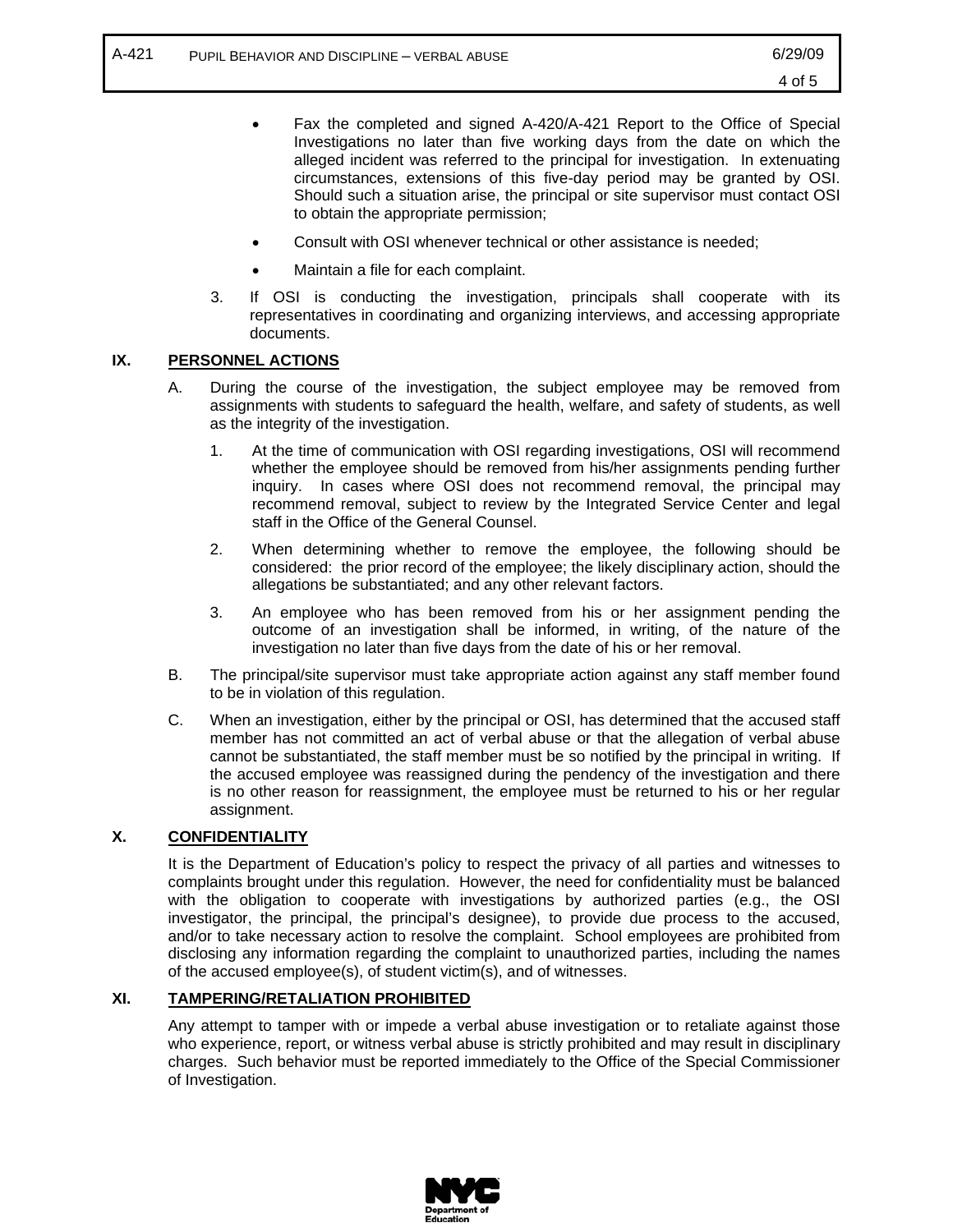# **XII. REPORT TO NEW YORK STATE EDUCATION DEPARTMENT**

The Regulation of the Commissioner §100.2(1)(3)(ii) requires a semi-annual report to the Commissioner by January 15<sup>th</sup> and July 15<sup>th</sup> of each year. The report must set forth the substance of each complaint, the result of each investigation, and the action, if any, taken by the local school authorities in each case. OSI will submit the required semi-annual reports to the Commissioner on behalf of the Department of Education by the required due dates.

# **XIII. INQUIRIES**

Inquiries pertaining to this regulation should be addressed to:

| Telephone:   | Office of Special Investigations<br>N.Y.C. Department of Education | Fax:              |
|--------------|--------------------------------------------------------------------|-------------------|
| 718-935-3800 | 65 Court Street - Room 922<br>Brooklyn, NY 11201                   | 718-935-3925/3927 |

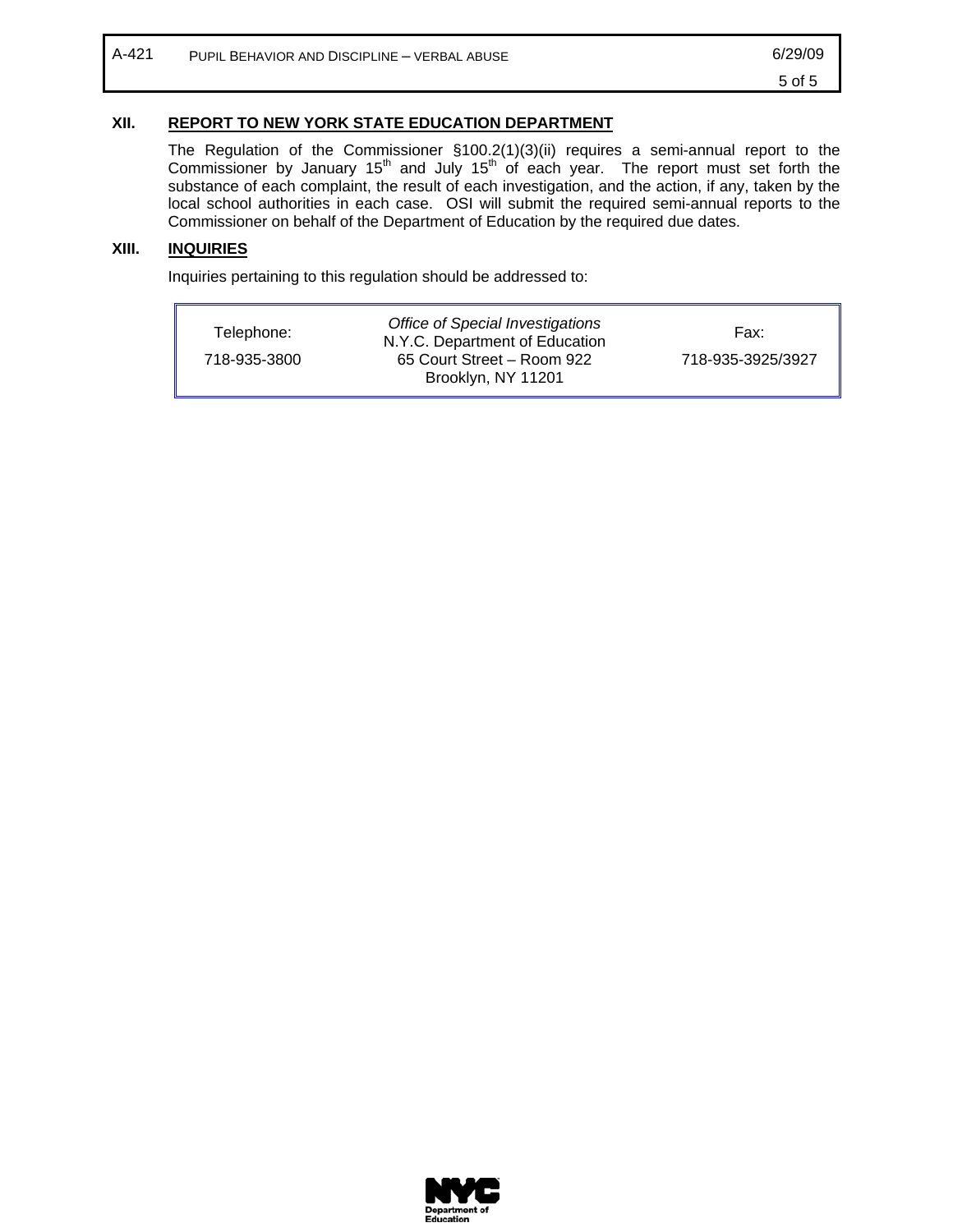

#### OFFICE OF SPECIAL INVESTIGATIONS (OSI) 65 COURT STREET - ROOM 922 BROOKLYN, NY 11201 PHONE # 718-935-3800 FAX # 718-935-3925/3927

# **ALLEGED CORPORAL PUNISHMENT AND/OR VERBAL ABUSE REPORT OF INVESTIGATION**

|                                                                                                           | <b>Confirmation Number:</b><br>(Obtained from Office of Special Investigations (OSI)) |                           |                                                           |                                     |  |
|-----------------------------------------------------------------------------------------------------------|---------------------------------------------------------------------------------------|---------------------------|-----------------------------------------------------------|-------------------------------------|--|
| <b>EMPLOYEE INFORMATION</b>                                                                               |                                                                                       |                           |                                                           |                                     |  |
|                                                                                                           |                                                                                       |                           |                                                           |                                     |  |
|                                                                                                           |                                                                                       |                           |                                                           |                                     |  |
|                                                                                                           |                                                                                       |                           |                                                           |                                     |  |
|                                                                                                           |                                                                                       |                           |                                                           |                                     |  |
|                                                                                                           |                                                                                       |                           |                                                           |                                     |  |
| Years of Service: ________________________                                                                |                                                                                       |                           |                                                           |                                     |  |
| Tenured: _______________Prob: _______________CPT: _____________PPT: ______________Per Diem: _____________ |                                                                                       |                           |                                                           |                                     |  |
| <b>EMPLOYEE HISTORY</b>                                                                                   |                                                                                       |                           |                                                           |                                     |  |
| Prior adverse ratings/actions                                                                             | Yes $\Box$ No $\Box$                                                                  |                           |                                                           | If yes, explain, including date(s): |  |
|                                                                                                           |                                                                                       |                           |                                                           |                                     |  |
| Previous allegations of corporal<br>punishment or verbal abuse                                            |                                                                                       | $Yes \Box \qquad No \Box$ | If yes, explain, including date(s) and<br>report numbers: |                                     |  |
|                                                                                                           |                                                                                       |                           |                                                           |                                     |  |
|                                                                                                           |                                                                                       |                           |                                                           |                                     |  |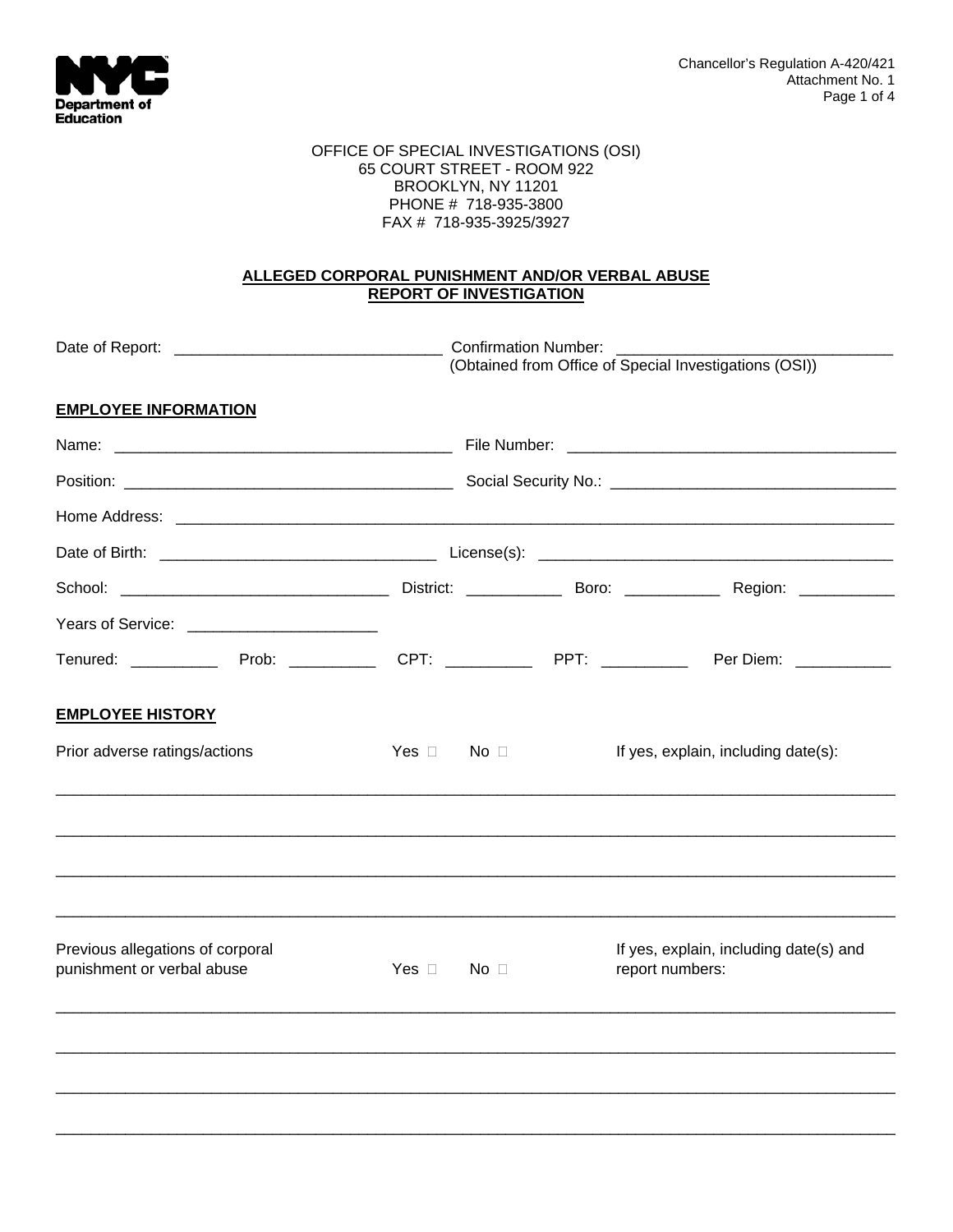

### STUDENT (COMPLAINANT/VICTIM) INFORMATION

| Name:                                                                                                                 |           |               | Age:<br><u> a shekara ta 1999 a shekara t</u> |
|-----------------------------------------------------------------------------------------------------------------------|-----------|---------------|-----------------------------------------------|
|                                                                                                                       |           |               |                                               |
| Has student made prior allegations?<br>If yes, explain, including date(s) and report number(s)                        |           | Yes $\square$ | $No$ $\Box$                                   |
|                                                                                                                       |           |               |                                               |
|                                                                                                                       |           |               |                                               |
|                                                                                                                       |           |               |                                               |
| Narrative of student performance (conduct, etc.):                                                                     |           |               |                                               |
|                                                                                                                       |           |               |                                               |
|                                                                                                                       |           |               |                                               |
|                                                                                                                       |           |               |                                               |
| <b>PARENT/GUARDIAN CONTACT INFORMATION</b>                                                                            |           |               |                                               |
| Name:                                                                                                                 |           |               |                                               |
| Address:                                                                                                              |           |               |                                               |
| Home Telephone:                                                                                                       |           |               |                                               |
| <b>Business Telephone:</b>                                                                                            |           |               |                                               |
| Date Parent/Guardian Notified of Incident:                                                                            |           |               |                                               |
| School Staff Member Who Made Contact:                                                                                 |           |               |                                               |
| <b>WITNESS INFORMATION</b>                                                                                            |           |               |                                               |
| Name:                                                                                                                 | Position: |               |                                               |
| <u> 1980 - Johann Barbara, martxa alemaniar amerikan basar da da a shekara a shekara a shekara a shekara a shekar</u> |           |               |                                               |
|                                                                                                                       |           |               |                                               |
|                                                                                                                       |           |               |                                               |

NOTE: If witnesses are students, on a separate sheet of paper, please list the students' names with the contact information for their parent(s)/guardian(s).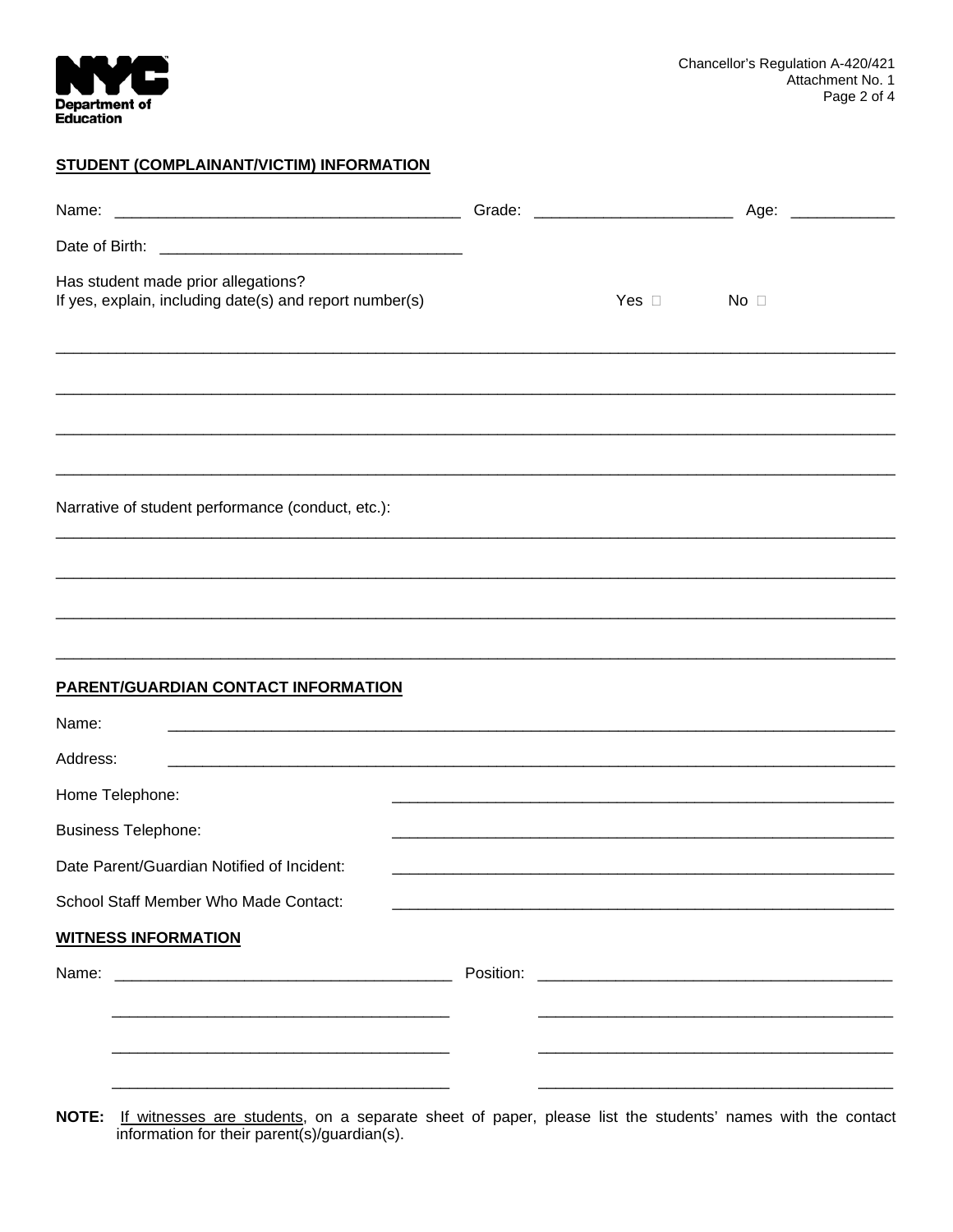

# **INCIDENT**

|                                         | <u> 1989 - Johann Stoff, deutscher Stoff, der Stoff, der Stoff, der Stoff, der Stoff, der Stoff, der Stoff, der S</u>                                                                                                                                                                                                                                                                                                                                                                                                                                                                                          |
|-----------------------------------------|----------------------------------------------------------------------------------------------------------------------------------------------------------------------------------------------------------------------------------------------------------------------------------------------------------------------------------------------------------------------------------------------------------------------------------------------------------------------------------------------------------------------------------------------------------------------------------------------------------------|
|                                         |                                                                                                                                                                                                                                                                                                                                                                                                                                                                                                                                                                                                                |
|                                         |                                                                                                                                                                                                                                                                                                                                                                                                                                                                                                                                                                                                                |
|                                         | After initial review of the incident, I concluded the following:                                                                                                                                                                                                                                                                                                                                                                                                                                                                                                                                               |
|                                         |                                                                                                                                                                                                                                                                                                                                                                                                                                                                                                                                                                                                                |
|                                         |                                                                                                                                                                                                                                                                                                                                                                                                                                                                                                                                                                                                                |
|                                         |                                                                                                                                                                                                                                                                                                                                                                                                                                                                                                                                                                                                                |
|                                         |                                                                                                                                                                                                                                                                                                                                                                                                                                                                                                                                                                                                                |
|                                         |                                                                                                                                                                                                                                                                                                                                                                                                                                                                                                                                                                                                                |
| <b>ACTION TAKEN</b>                     |                                                                                                                                                                                                                                                                                                                                                                                                                                                                                                                                                                                                                |
|                                         | For investigations not conducted by the Office of Special Investigations, the following must be completed.<br>If necessary, additional information can be included on a separate sheet of paper and attached.                                                                                                                                                                                                                                                                                                                                                                                                  |
|                                         | The allegations were not substantiated. The subject was so advised by letter dated: _________________________                                                                                                                                                                                                                                                                                                                                                                                                                                                                                                  |
|                                         | <b>OR</b>                                                                                                                                                                                                                                                                                                                                                                                                                                                                                                                                                                                                      |
|                                         | The allegations were substantiated.                                                                                                                                                                                                                                                                                                                                                                                                                                                                                                                                                                            |
|                                         | In all cases where an allegation of corporal punishment and/or verbal abuse has been substantiated or where it<br>has been concluded that poor judgment was used, disciplinary action must be taken.                                                                                                                                                                                                                                                                                                                                                                                                           |
| <b>TENURED STAFF</b>                    |                                                                                                                                                                                                                                                                                                                                                                                                                                                                                                                                                                                                                |
| The subject is a ______ tenured teacher | tenured administrator                                                                                                                                                                                                                                                                                                                                                                                                                                                                                                                                                                                          |
|                                         | In the case of tenured teachers or tenured administrators, the punishment may include a verbal reprimand, letter of<br>reprimand to file or charges under State Education Law §3020-a. If it has been determined that §3020-a charges might<br>be warranted because of the serious or repetitive nature of the misconduct or other factors concerning the teacher's or<br>administrator's performance, the Deputy Counsel, Administrative Trials Unit of the Office of Legal Services must be<br>consulted (212-374-7600). Counsel should also be consulted if it is not clear what action may be appropriate. |
|                                         | The subject was verbally reprimanded on                                                                                                                                                                                                                                                                                                                                                                                                                                                                                                                                                                        |
|                                         | Date                                                                                                                                                                                                                                                                                                                                                                                                                                                                                                                                                                                                           |

**Date Date Date Date Date**